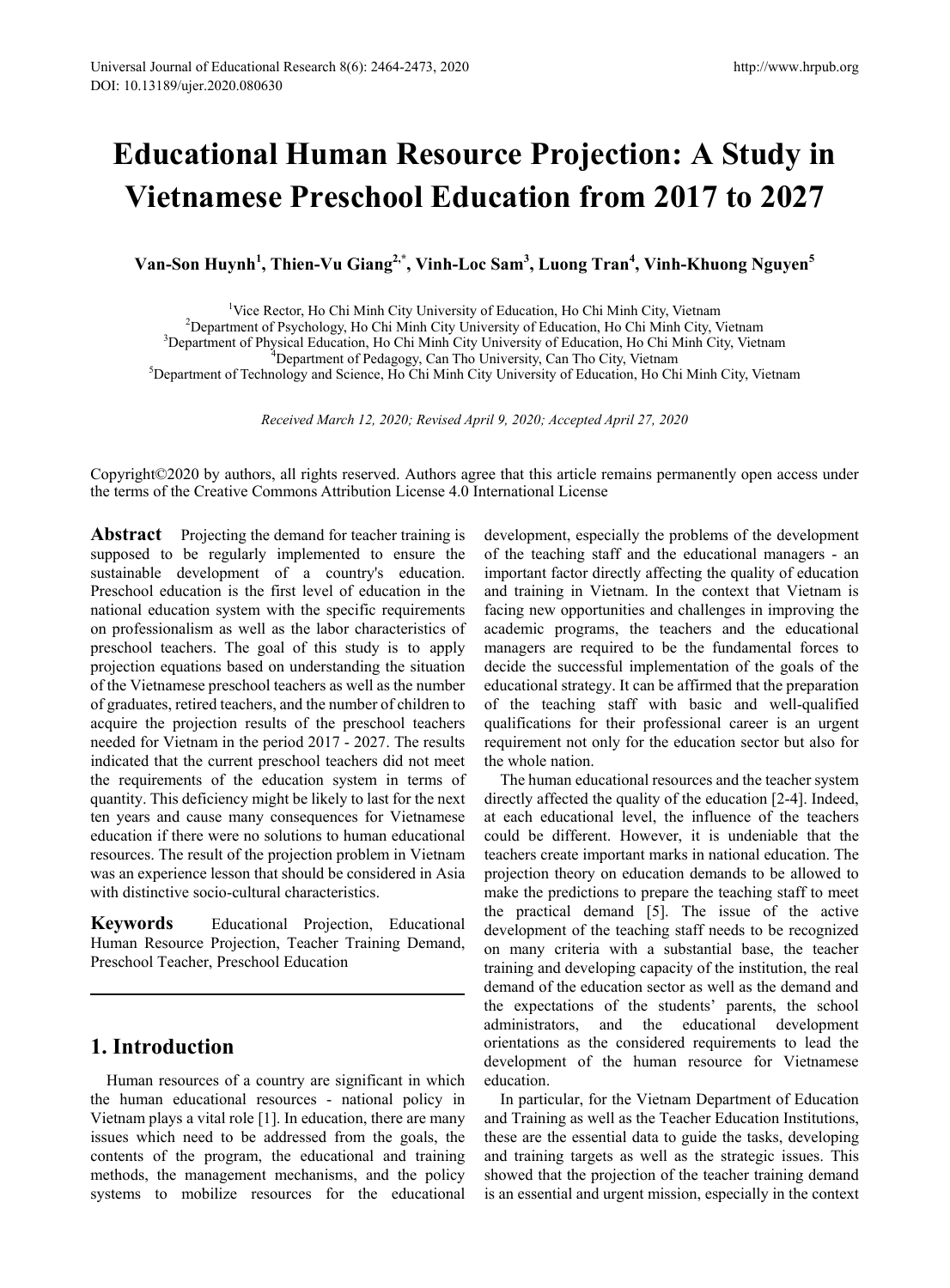of today's education innovation.

Preschool education was the first level of the national education system in which it is necessarily considered in the world [6-8]. The preschool teachers (PT), which violated the educational regulations as well as transferred their career at preschool education, had affected this level of education in Vietnam. According to the report of the Ministry of Education and Training, the development scale of the preschool education was uneven in the regions in Vietnam; the quality of the preschool education was not stable; the network of the preschool education policies was not synchronized, and the investment resources for this education level was the lowest in the sector [9]. Therefore, the system of infrastructure to the teaching career has not met the education's demand. Meanwhile, this was the most cost level because the state expenditure ratio accounted only for 39%. Each year, the number of preschool children increased by 250,000, which was under considerable pressure on schools and teachers [10]. Based on the educational regulations, each standardized preschool class should reach the lowest rate of 2.2 teachers (approximately 2 teachers per class). However, in fact, in many provinces and cities, this figure was only limited to 1.5 to 1.8 teachers (approximately 2 classes have 3 teachers). The current source of teachers was lacking; the number of children continuously increased while the PT recruitment and retention were challenging to do because this career was under high pressure and low income. Currently, Vietnam lacked more than 33,000 PT. If the shortage of teachers were prolonged, it would affect the quality of education and quickly cause an unsafe situation for preschool children.

Based on the situation of Vietnamese preschool education, the projection of teacher training demands as well as the number of the PT needed for the preschool education in the following years  $(2017 – 2027)$ , especially in the period of the implementation of the new general academic program (start from 2020), was as the necessary and urgent solution which would be used to solve the existing Vietnamese educational human resource problems.

# **2. Literature Review**

Educational projection (EP) is to determine the future state of the educational system with a certain probability. EP is an essential basis in developing human educational resources [10]. Projecting the teacher training demands is one of the primary contents of the EP. The EP serves the management and educational managers to have a scientific and practical basis for making feasible short-term, medium-term, and long-term plans [11]. EP contributes to establishing optimal plans, identifying trends in the development of goals to be used as a basis for the formulation of strategic plans for educators to control and adjust in planning a science-based education strategy [12]. EP also contributes to building and promoting the vision of an individual in education [13]. At the same time, to ensure forceful EP, managers once again need to do their best in their assigned positions. Each individual or team leader, and especially the manager, demand to consider the skills of projecting and practices so that they can perfect themselves to better handle what happens in the professional [14]. For educational managers, EP allows them to analyze the situation, understand the causes, and make educational decisions that contain educational solutions or measures to synchronize and meet practical demand [15]. Some commonly used EP methods include:

**The Delphi Method:** The Delphi Method is an enhancement of the expert council (collective) method. The Delphi method was adopted by a group of US experts from RAND and was first published in 1964 [16]. The Delphi method allows generalizing the opinions of individual experts to the general opinion of the expert group. Experts have highly appreciated the Delphi method because it is relatively simple to apply and can be used even by non-experts. However, it has weaknesses; it gives a list of likely innovations but not to show the relationship between these innovations. This method is applied in the technique of projection the number of children attending school.

**Expert method:** An expert method is a method based on the opinions of many people with expertise in the field is projected (like Delphi method). This method is considered a useful tool to project the problems to the scale of education and training, and related factors in different fields but cannot be explicitly calculated [17]. The expert method is particularly useful in the following cases:

- When the projecting object has high coverage, it depends on many factors that currently do not yet have or lack theoretical bases to determine.
- In the absence of sufficient information and reliable statistics on the characteristics of the projecting object, it is not allowed to use the correct scientific method to solve the projecting problem.
- In the condition of high uncertainty projecting object, low reliability in the form of expression, the direction of variation in scope as well as scale and structure.
- In the absence of time, urgent circumstances of the expert method are also applied to make a timely projection.
- Due to lack of time or due to urgent circumstances requiring projection to be met or solved within the time limits allowed.
- When projecting the medium and long term, the projecting objects are influenced by many factors, most of which are difficult to quantify, especially those of psychosocial factors (education, tastes, habits, lifestyles, population characteristics) or scientific and technical advances. Therefore, the projecting object has many mutations in size and structure without which, thanks to the expertise of experts, everything becomes meaningless.

**Extrapolation method:** This method brings together a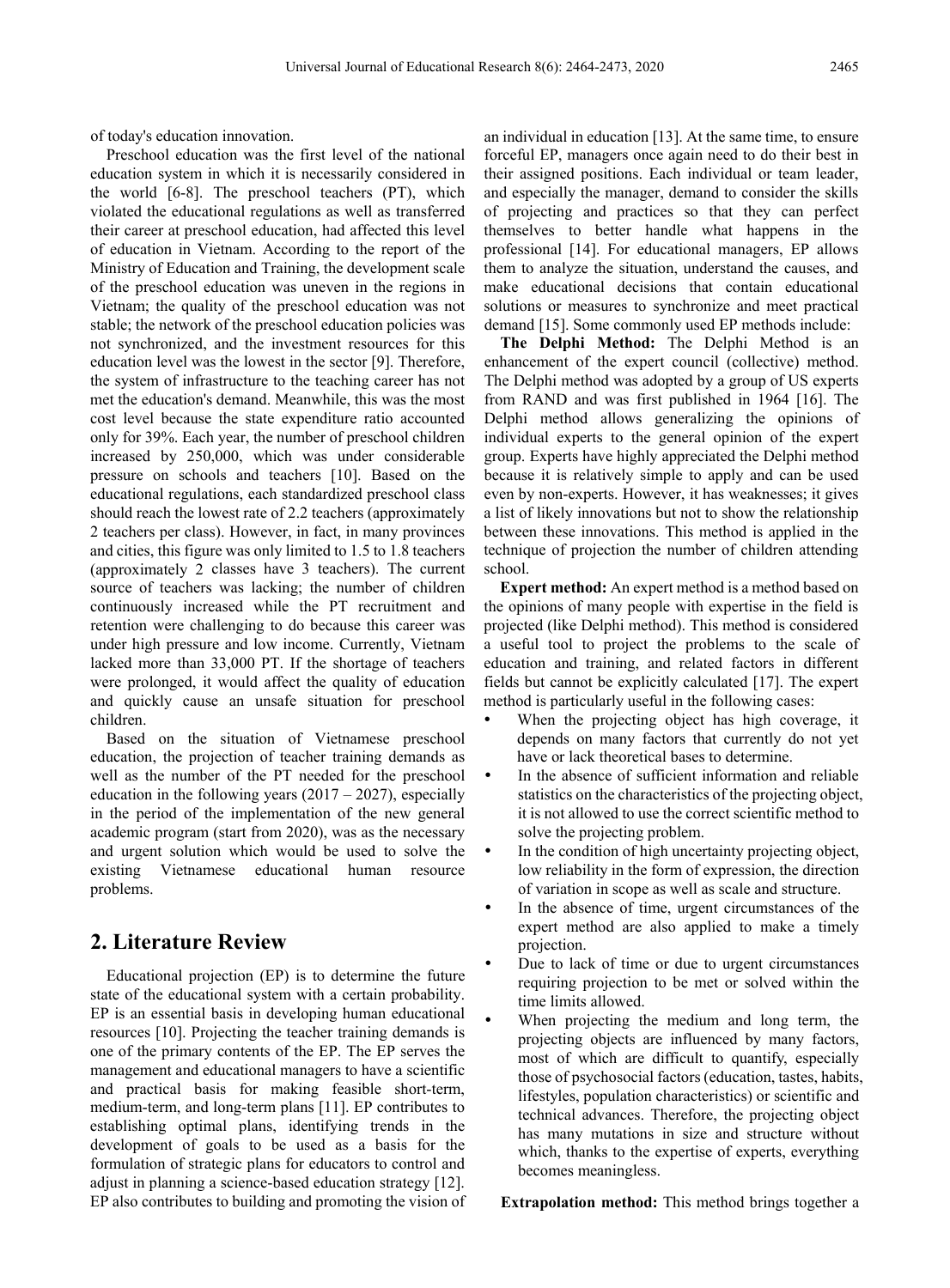group of experts considered intuition thanks to the technical capital of imagination itself or deduction of future industrial or social innovations and industrial development or expressed demand. Extrapolation methods are the most commonly used methods in quantitative projections or general projections and projection based on a quantitative basis [18-20]. The weakness of this method is that the debate among experts can adversely affect more accurately but minority estimate and favor false projections that are universally agreed upon. Steps to implement the extrapolation method according to the trend function to project the number of students attending school:

Step 1: Make a statistic of the number of students that need to be projected in the years before the time of projecting and calculate the percentage of students attending school in the age group.

Step 2: Based on the number of students attending to school in previous years, determining the trend of developing the rate of students attending to school with time and using extrapolation method according to the trend function determined in the past to calculate the rate of students attend to school for projected years.

Step 3: Calculate the rate of future students based on the trend function and population projection in age to infer the number of students attending school each year in the future.

**Correlation method:** Correlation method is a projection method that helps to detect the changing trend of the research phenomenon about one or several other factors based on past statistical observations and from which thinking for the future [21].

The following steps need to be performed in this method:

Step 1: Identity projecting objects.

Step 2: Select the influencing factors.

Step 3: Collect data and process data according to the technical requirements of the plan.

Step 4: Determine the correlation function.

Step 5: Calculate projections.

**Short term load forecasting:** This projecting method is processed based on a standard norm or ideal norm or assumed norm for a specific and specific standard [22]. This projection method is usually used for the number of teachers per class or the number of students a teacher is in charge of or the number of teachers required to have a specific job and arithmetic norm.

Specific steps can be mentioned in the EP process as follows: (1) Determine the projecting time marks; (2) Determine the current state; (3) Identify the future time marks; (4) Determine the projecting framework; (5) Determine the projecting plans and projecting models; (6) Determine the future state; (7) Define the official projecting data []. The EP process can be conducted projecting many different contents. However, in the world and Vietnam, the EP process is often carried out in the task of projecting resources, most clearly projecting the human resources of teachers and students. In this study, the researchers applied the projecting process to conduct a project of the number of PT needed for Vietnamese education for over ten years. Specific EP methods are presented in the next section.

# **3. Methodology**

#### **3.1. Study Design and Instruments**

Teacher training demand projection is a projection of the development scale, training quality, the structure of the current teachers to make a proposal that requires development scale, training quality, and the structure of the teaching staff demand to be met and demand to be trained in a specific schedule. Therefore, in this study, projecting the PT training demands need to perform the following tasks:

- Determine the current situation of the development scale, the quality of training, the structure of the teaching staff through the current time points.
- Build the establishments with projecting changes to conduct the projection of change and development of the situation of teachers in the future:
	- The number of teachers retiring, transferring the career
	- Standard regulations on the number of standard hours of teachers
	- New requirements of society and national education.
	- The workload of PT.

This is a quantitative study, which uses the extrapolation method based on data provided and officially transferred to the study project. It is the data to survey the situation of preschool teachers in the provinces of Vietnam, which are transferred both original and reference data. After that, the research team read and conducted internal research. The data will be analyzed in the initial test, compared with the data and the data with the same scale (Results of an analysis of Vietnam's educational situation by international organizations, the Yearbook of the Vietnamese People published on the mass media, Annual report of Vietnamese Ministry of Education and Training).

#### 3.1.1. The Projecting Equation of the Preschool Teacher Training Demand (Equation 1)

**Step 1:** Find the total number of current preschool teachers  $(N_{PT})$ 

**Step 2:** Find the number of preschool teachers going to retire and transfer the career  $(N_{RPT})$ 

**Step 3:** Find the number of children attending primary school (6 years old)  $(N_{6y0})$ 

**Step 4:** Find the number of children attending to the first preschool-grade (3 years old,  $N_{3y0}$ ), the middle preschool-grade  $(4 \text{ years} \text{ old}, N_{4\text{vo}})$  and the last preschool-grade (5 years old,  $N_{5v0}$ )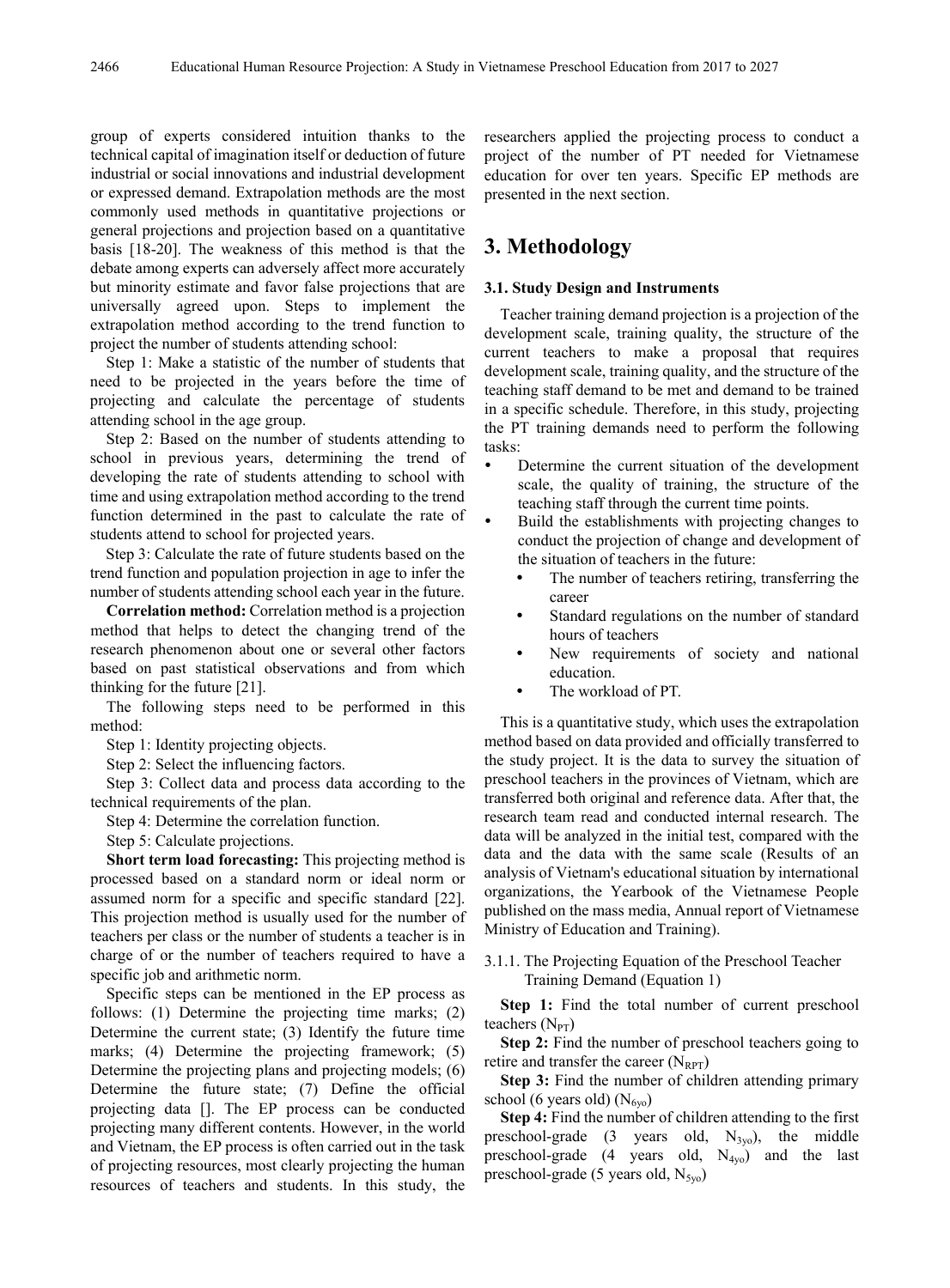**Step 5:** Find the current number of preschool children  $(A)$ :

$$
A = N_{3y0} + N_{4y0} + N_{5y0} +
$$
 the children preparing to enter the first preschool year – N<sub>6y0</sub>

**Step 6:** Using the result in step 5 to continue to find the needed preschool teachers (B) in one academic year:

$$
B = \frac{A}{\text{the standardized number of teachers per class regulated by the MOET}} - N_{\text{PT}} - N_{\text{RPT}}
$$

**Step 7:** Create a table of data (B value) in the form of the total each year

### 3.1.2. Projecting the Teacher Suppliers (Shortage or Redundancy, Equation 2)

**Step 1:** Find the number of undergraduate preschool children each academic year  $(N_{S_x}$ , x is the academic-year level of the first preschool-grade children, e.g.,  $N_{S1}$  – the number of the middle preschool-grade children,  $N_{S3}$  – the number of the last preschool-grade children).

**Step 2:** Find the number of senior preschool education undergraduate students graduated each year from pedagogical universities and colleges  $(N_{S4})$ 

**Step 3:** Perform the equation below to find the teacher suppliers (C) (shortage – negative or redundancy – positive)

 $C = B - N_{S4}$ 

**Step 4:** Projecting the following years based on the gradual development of the number of the preschool teachers / each grade is missing in part a (B value) and the number of the children in years 1,2,3 trained for each level  $(N_{S1}, N_{S2}, N_{S3})$ . Projecting with data for the next years by advancing the data of the previous year for the following year.

#### **3.2. Participants**

All the number of the current PT in public and private preschools (data from the Departments of Education and Training of each province) in 32/64 provinces and cities were collected and presented as participants from Da Nang to Ca Mau: Da Nang, Quang Nam, Quang Ngai, Gia Lai, Kon Tum, Dak Lak, Dak Nong, Lam Dong, Binh Dinh, Phu Yen, Khanh Hoa, Ninh Thuan, Binh Thuan, Ho Chi Minh City, Ba Ria - Vung Tau, Binh Duong, Binh Phuoc, Dong Nai, Tien Giang, Long An, Vinh Long, Dong Thap, Tra Vinh, Can Tho, Soc Trang, Bac Lieu, Ca Mau, Hau Giang, An Giang, Kien Giang, Tay Ninh, Ben Tre.

According to Nguyen's study (1996), the population projection conducted on the sample size from ½ provinces and cities in the whole country is statistically significant [23]. Therefore, the projection with 50% of the population (preschool teachers) from 32 provinces and cities of Vietnam was reliable and meaningful.

#### **3.3. Data Analysis**

To process the collected data, the researcher used SPSS

software version 20.0 to process data about the frequency and ratio of PT numbers and, the formula format to calculate the number of PT differences over the years (the number of PT out of the professional and start working). The analysis and discussions are conducted based on the output data of the projecting formulas which have been established.

# **4. Results**

#### **4.1. Investigating the Situation of the Recent Vietnamese Preschool Teachers**

To have enough data for the projection equation of the number of PT in the period of 2017 - 2027, the situation of the PT staff was investigated. The results were presented in Table 1 ( $N_{PT}$  and  $N_{RPT}$  in Equation 1).

**Table 1.** The current number of preschool teachers

| Academic<br>years | The number of preschool teachers |               |         |               |                    |               |
|-------------------|----------------------------------|---------------|---------|---------------|--------------------|---------------|
|                   | Working                          |               | Retired |               | Career<br>transfer |               |
|                   | N                                | $\frac{0}{0}$ | N       | $\frac{0}{0}$ | N                  | $\frac{0}{0}$ |
| $2010 - 2011$     | 101274                           | 98.08         | 1314    | 1.27          | 669                | 0.65          |
| $2011 - 2012$     | 108437                           | 98.20         | 1335    | 1.21          | 648                | 0.59          |
| $2012 - 2013$     | 110923                           | 98.24         | 1244    | 1.10          | 748                | 0.66          |
| $2013 - 2014$     | 112808                           | 98.24         | 1373    | 1.20          | 650                | 0.57          |
| $2014 - 2015$     | 114903                           | 97.98         | 1624    | 1.39          | 741                | 0.63          |

The results showed that there was an increase of 13,629 PT from 2010 to 2015 in general. More specifically, the number of the teachers could increase gradually in each period: in 2010-2011, it was increased with 101,274 teachers; until 2011-2012, the number of the teachers was increased with 108,437, increasing by 7,163 teachers, equivalent to 7.07%. In 2012-2013, it was 110,923, increasing by 2,486, equivalent to 2.29% compared to 2011- 2012, equivalent to the rate of the retired teachers. In 2013-2014, the PT was reached at 112,898, increasing by 1,885, equivalent to 1.7% compared to 2012-2013. This data showed that the number of PT increased, but the trend was decreasing. Finally, in 2014-2015, there was an increase of 2,095 with a percentage of 1.86% compared to 2013-2014. In other words, in this period, the number of PT increased more slowly than the previous year.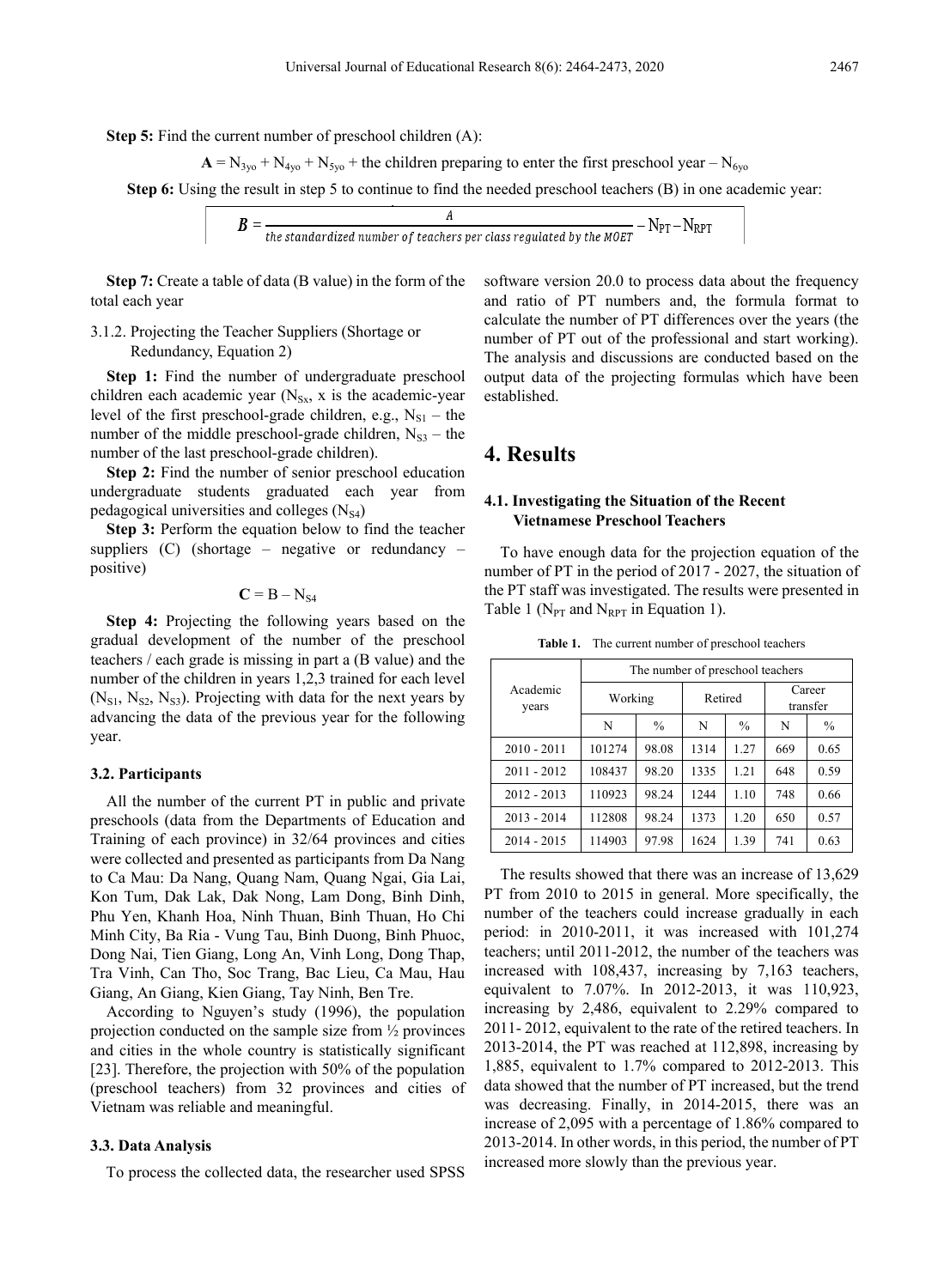| Academic<br>years | The increase in the number<br>of children compared to the<br>previous year | The number of<br>PT needed to<br>recruit | The transferred<br>and retired PT | The number of<br>recruited<br>teachers | The number of teacher<br>shortage (-) and the teacher<br>redundancy $(+)$ |
|-------------------|----------------------------------------------------------------------------|------------------------------------------|-----------------------------------|----------------------------------------|---------------------------------------------------------------------------|
| $2011 - 2012$     | 93551                                                                      | 6237                                     | 1983                              | 7163                                   | $+926$                                                                    |
| $2012 - 2013$     | $-848$                                                                     | -34                                      | 1992                              | 2486                                   | $+2520$                                                                   |
| $2013 - 2014$     | 32909                                                                      | 1317                                     | 2023                              | 1885                                   | $+568$                                                                    |
| 2014 - 2015       | 1193                                                                       | 48                                       | 2365                              | 2095                                   | $+2047$                                                                   |

**Table 2.** The situation of the preschool teacher shortage and redundancy

(only based on the number of the children of increase compared to the additional recruitment of the PT)

In terms of the retired PT, the number of this group fluctuated in each period. Specifically, in 2010-2011, there were 1,314 retired teachers, and in 2011-2012 there were 1,335 retired teachers. There was an increase of 21 retired teachers in this period, corresponding to an increase of 1.6%. In 2012-2013, there were 1,244 retired teachers, a decrease of 91 retired teachers compared to 2011-2012, corresponding to an increase of 6.82% (4 times higher than the previous academic year). In 2013-2014, 1,373 teachers retired, compared to the period of 2012-2013 corresponding to 10.3%, this was a prominent figure for the recruitment of the new teachers. In 2014-2015, there were 1,624 retired teachers, and the number of retired teachers highly increased with 251 retired teachers, compared to 2013-2014, equivalent to 18.28%. It was able to be seen that the PT tended to increase in retiring in recent years gradually. This showed the problems in training and recruiting teachers so that there could be the PT forces for timely replacement.

Based on the total number of the transferred and retired teachers as well as the number of children increasing each year, the data could be generalized in Table 2 (applied Equation 2).

The number of teachers who changed their jobs also fluctuated erratically in each period, specifically: Until 2011-2012, 648 teachers were transferring their jobs. In 2012-2013, 748 teachers were changing their jobs, an increase of 15.43% compared to 2011-2012. Next, in 2013-2014, 650 teachers were changing their jobs. In this academic year, the number decreased by 98 teachers corresponding to 13.1% compared to the period of 2012-2013. Finally, in 2014-2015, 741 teachers were moving to other jobs, a rise of 91 teachers with a corresponding percentage of 14.0% compared to the period of 2013-2014.

The data in Table 2 showed that in 2011-2012, there were 1,983 PT retired and transferred. Therefore, it is necessary to recruit about 1,983 teachers to replace the number of retired and transferred teachers. However, it could be realized that between 2011 and 2012, the number of PT rose by 7,163 compared with the one in 2010-2011. It was clear that there was a significant difference (7,163 – 1,883 = 3,420 teachers). The number of recruited teachers was higher than the number of retired and transferred teachers. In 2012-2013, the total number of the retired and transferred teachers was 1,992 teachers; the number of PT

in this academic year increased by 2,486 teachers compared to 2011-2012. The number of recruited teachers continued to be higher than the number of retired and transferred teachers. By 2013-2014, the total number of the retired and transferred teachers was 2,023. The percentage of the teacher increase compared to 2012-2013 was 1,885. In 2014-2015, there were 2,365 PT who retired and transferred their jobs; the number of the additional recruitment of the PT for this period was 2,095 teachers. In both academic years, the number of additional teachers was lower than the number of retired and transferred teachers.

This was clarified more when analyzing the data of 5 years. From 2010 to 2015, the number of teachers increased by 13,629 teachers; the total number of the retired and transferred teachers for five years was 10,346 preschool teachers (6,890 retired teachers and 3,456 transferred teachers). Thus, the number of recruited preschool teachers from 2010 to 2015 tended to be more than the number of retired and transferred teachers - not including the increase in the number of children. In fact, from 2010 to 2015, there were additionally 126,798 children. With 126,798 of these children, they needed about 8,454 PT (each teacher was in charge of 15 children).

#### **4.2. Projecting the Number of Preschool Teachers in the Period 2017 - 2027**

To project the number of the PT needed for the period 2017-2027, it was conducted to examine and project the number of undergraduate students as input and output of the preschool education at the pedagogical universities and colleges in the research scope (from 32 Vietnam provinces). The results were presented in Table 3 (Applied Step 2 in Equation 2):

**Table 3.** Forecasting the number of undergraduate students as input and output

| Pedagogical<br>universities and<br>colleges | Academic years | Input | Output |
|---------------------------------------------|----------------|-------|--------|
|                                             | $2010 - 2011$  | 3893  | 3271   |
|                                             | $2011 - 2012$  | 4098  | 3443   |
|                                             | $2012 - 2013$  | 3903  | 3279   |
|                                             | $2013 - 2014$  | 4108  | 3452   |
|                                             | $2014 - 2015$  | 4842  | 4224   |
|                                             | $2015 - 2016$  | 4552  | 3774   |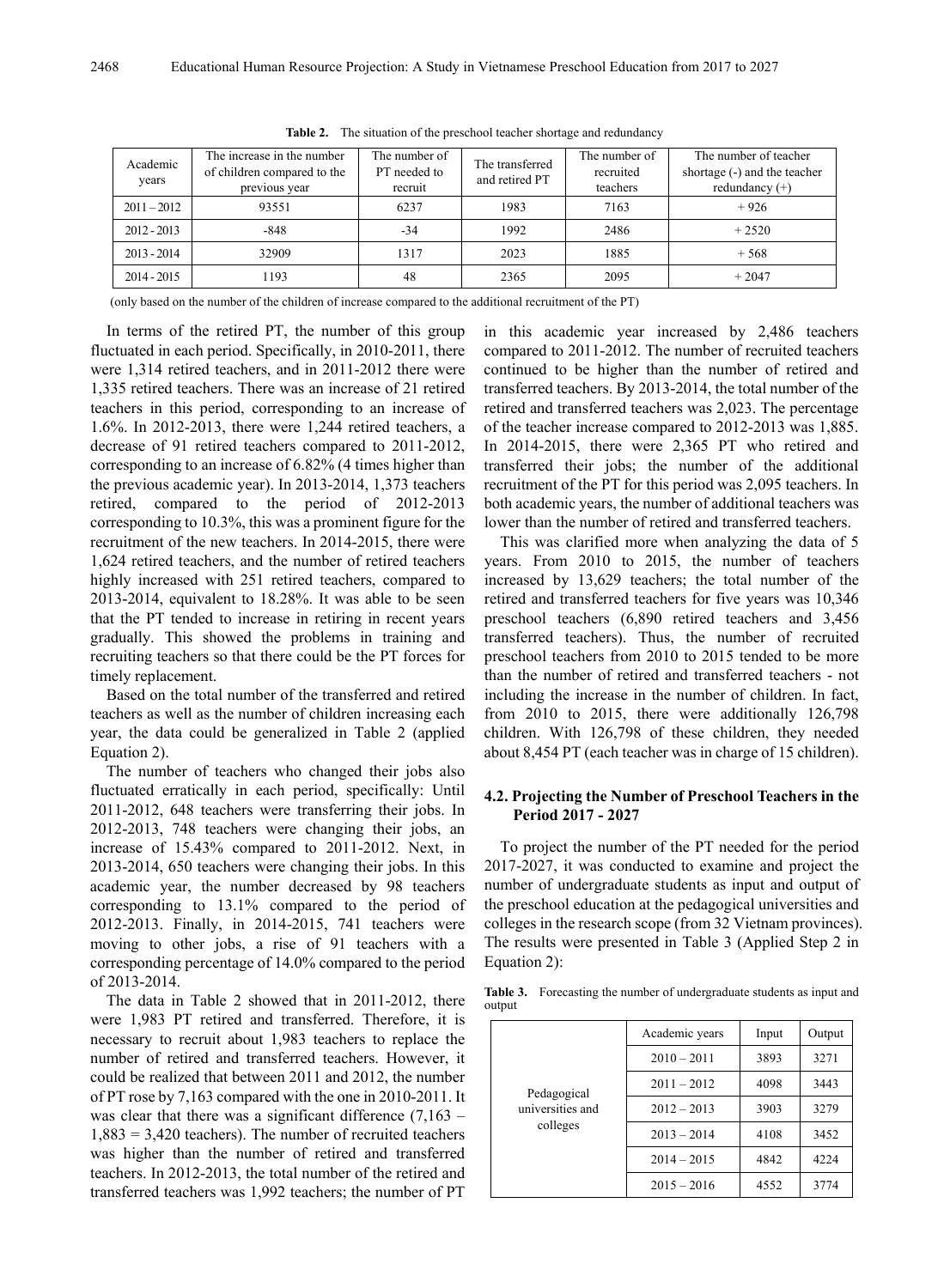From the data obtained in the next academic years from 2010 to 2016, preschool education accounted for a high proportion of teacher education. The number of students was highly enrolled in universities and colleges in recent years. This data showed that the need for the PT at preschool level was tremendous and tended to increase over the years (although there was a decrease, it was not significant).

The output of preschool education was no exception when in the year 2014-2015 also increasing by 773 graduate students compared to the previous year, corresponding to the rate of 18.3%. However, it immediately fell sharply approximately the same as this rate in 2015-2016 with about 450 graduated students, corresponding to the rate of 11.9%. It could be said that the sharp fluctuations in the number of preschool education undergraduate students resulted from the increase in the student population in the previous years, which caused a significant increase in the number of school-age children. As a result, there was a sharp increase in the need for schools and new teachers also, especially for preschool-age children.

Data in Table 4 showed that the number of preschool children under the projection was increasing steadily (Applied Equation 2, Step 4).

The rise in the number of children was not significant. From 2017 to 2027, the figure ranged from more than 23,500,000 to the anchor figure of over 2,500,000 children who demonstrated this realization. It was also a change in the actual need of preschool children and its satisfaction quality assurance. If the academic year 2017-2018 was considered as the starting point, it was changed into the percentage of the variation in the number of children who needed to attend school over the years. This variation was

relatively complicated. At the preschool level, the level of projected variation was the most erratic. In the first year of the forecast chain, the number of children attending preschool dropped sharply by approximately 1.41% in 2018-2019. However, after that, the number of children attending preschool was projected to continuously increase for three academic years from 2019 to 2022, with the rates of 0.2%, 2.13%, and 3.35%, respectively. However, it was predicted that this school level would decrease continuously until 2027, with the highest reduction rate of 3.19% in 2026-2027.

**Table 4.** Projecting the need of the preschool children attending school

| Academic  | Preschool             |                                       |  |  |
|-----------|-----------------------|---------------------------------------|--|--|
| year      | Number of<br>children | Number of the standardized<br>classes |  |  |
| 2017-2018 | 2392763               | 79759                                 |  |  |
| 2018-2019 | 2359394               | 78646                                 |  |  |
| 2019-2020 | 2364134               | 78804                                 |  |  |
| 2020-2021 | 2415552               | 80518                                 |  |  |
| 2021-2022 | 2499209               | 83307                                 |  |  |
| 2022-2023 | 2488789               | 82960                                 |  |  |
| 2023-2024 | 2478579               | 82619                                 |  |  |
| 2024-2025 | 2460072               | 82002                                 |  |  |
| 2025-2026 | 2435421               | 81181                                 |  |  |
| 2026-2027 | 2360142               | 78671                                 |  |  |

Under preparation of data for the PT projection, the number of retired preschool teachers for the period of 2017-2027 was projected, as shown in Figure 1:



**Figure 1.** Projecting the retired preschool teachers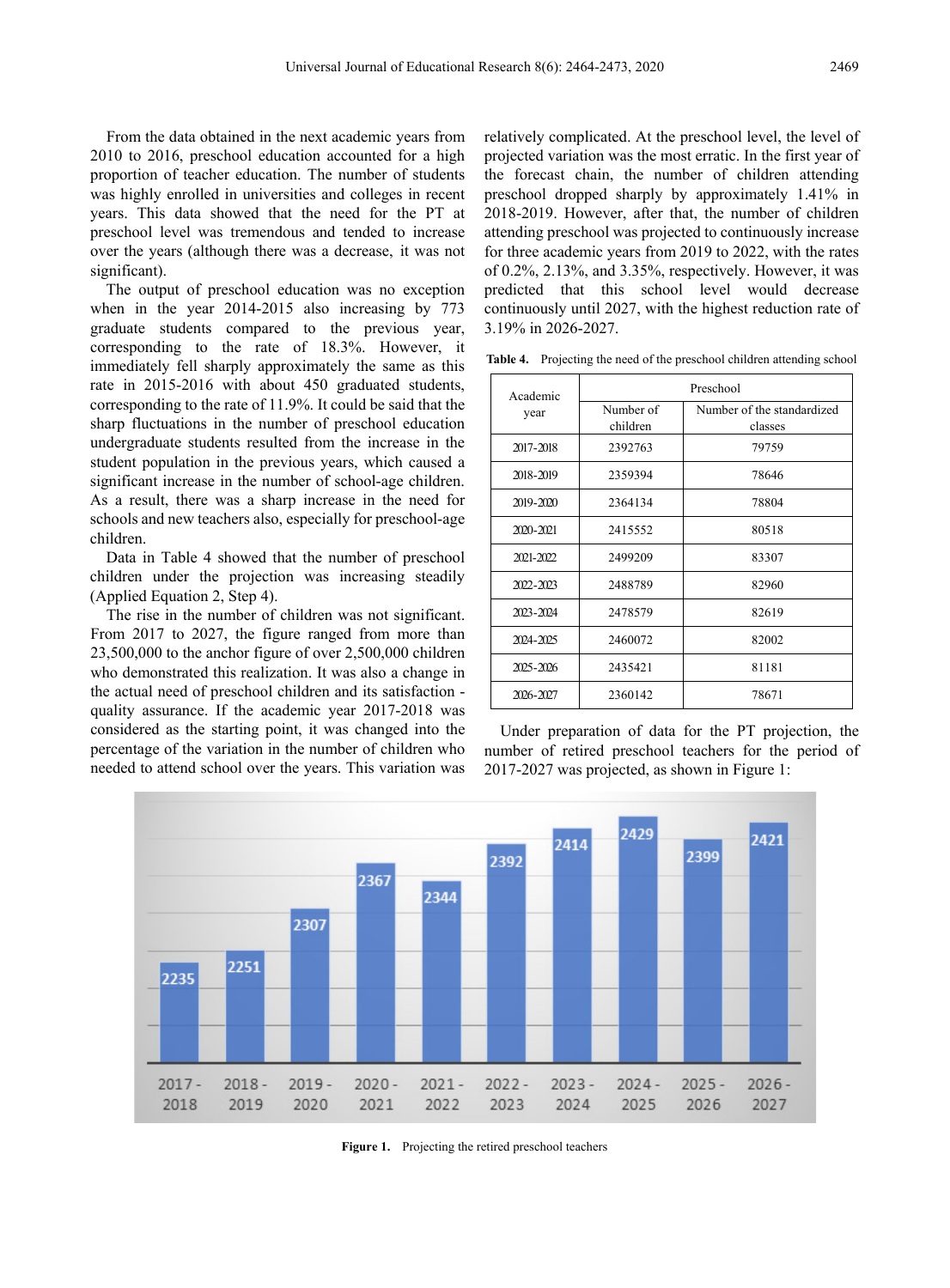| Academic years | Preschool education    |                                                 |                      |  |  |
|----------------|------------------------|-------------------------------------------------|----------------------|--|--|
|                | The graduated students | Number of the teachers needed under regulations | Sufficiency/shortage |  |  |
| $2017 - 2018$  | 6009                   | 175469                                          | $-51201$             |  |  |
| $2018 - 2019$  | 6286                   | 173022                                          | -45893               |  |  |
| $2019 - 2020$  | 6564                   | 173370                                          | $-43422$             |  |  |
| $2020 - 2021$  | 6841                   | 177140                                          | -44425               |  |  |
| 2021-2022      | 7119                   | 183275                                          | $-47828$             |  |  |
| $2022 - 2023$  | 7396                   | 182511                                          | $-44228$             |  |  |
| $2023 - 2024$  | 7674                   | 181762                                          | $-40644$             |  |  |
| $2024 - 2025$  | 7951                   | 180405                                          | $-36443$             |  |  |
| $2025 - 2026$  | 8229                   | 178598                                          | $-31784$             |  |  |
| $2026 - 2027$  | 8506                   | 173077                                          | $-23356$             |  |  |

**Table 5.** Projecting the number of preschool teachers

With the projection figures, the number of PT for ten consecutive years from 2017 to 2027 was insignificant (the highest was 56 teachers – in 2019-2020, the lowest was 22 teachers - in 2023-2024) in general.

Based on data on the situation of the current PT, the projection of the number of the children attending to school, the input and output children of the preschool education, and the projection of the number of the retired PT in the period of 2017-2027, applying the projection formula of the number of the PT needed for this educational level, the result in projecting the number of PT in the period 2017-2027 was showed in Table 5 (Applying the Equation 2 and extrapolation method).

The data in table 5 showed that, based on the current situation of the preschool education, the current teacher assignment type, and school standards, it was easy to see the number of the projected PT was not being provided enough in the next ten years. Specifically, for ten consecutive years, there was a shortage of more than 12,000 teachers to the highest of 25,000 PT. The academic year of the highest shortage of the PT was 2020-2021, with 24,820 teachers. This clearly showed that the need for the PT in practice was still inadequate, and the chain projection showed that without effective solutions, there would be a risk of long-lasting and sharp shortage in 2022-2023.

Besides, the number of PT had not been enough about 24,314 teachers since 2017. Many different reasons could explain this. The first reason is the fact that the PT in 2016 was still not enough, and this situation lasted until 2017. On the other hand, in 2017, the number of children increased according to the varying cycle, so the lack of PT was somewhat affected.

Analyzing statistics, in the 10-year projection chain, in the first six years, the number of the PT was still lack of over 20,000 people. After that, for four consecutive years, this ratio fell below 20,000 and gradually decreased

significantly.

# **5. Discussions**

In 2017, with the projection of the number of the children attending to preschool and the situation of the retired PT ranging from 1.2% to 2%, the quality of the preschool education was at risk of not meeting the expectations of Vietnamese education. The developing conditions and the socio-economic situation were increasing, so the parents' demand was also higher. However, the number of PT was still insufficient, so early childhood education was not possible to meet society's demand. As a result, the effectiveness of early childhood education was not ensured. Therefore, it was easy to view that the height of the Vietnamese children was limited in comparison with the other Asian countries [24]. The children attending to kindergarten were still sometimes violated (in both groups of the public and private kindergartens) [25], and this might still be in danger of continuing to happen. If examining the roadmap, with the current redundant situation of the number of the teachers, after one year or a year and a half of training, it would be necessary to have a specific training process for a degree, instead of training massively. Specifically, with the capacity and internal resources for formal preschool education with about 5,000 to 8,000 PT every year, for three consecutive years, the number of the trained early childhood teachers will be able to meet the practical demand if there are no sudden changes with the forecast of the ratio of gaining the second degree ranging from 70% to 90% after training.

The reason why the number of PT increased in transferring their careers was the issue that demands to be explained and found the solutions to intervention. PT's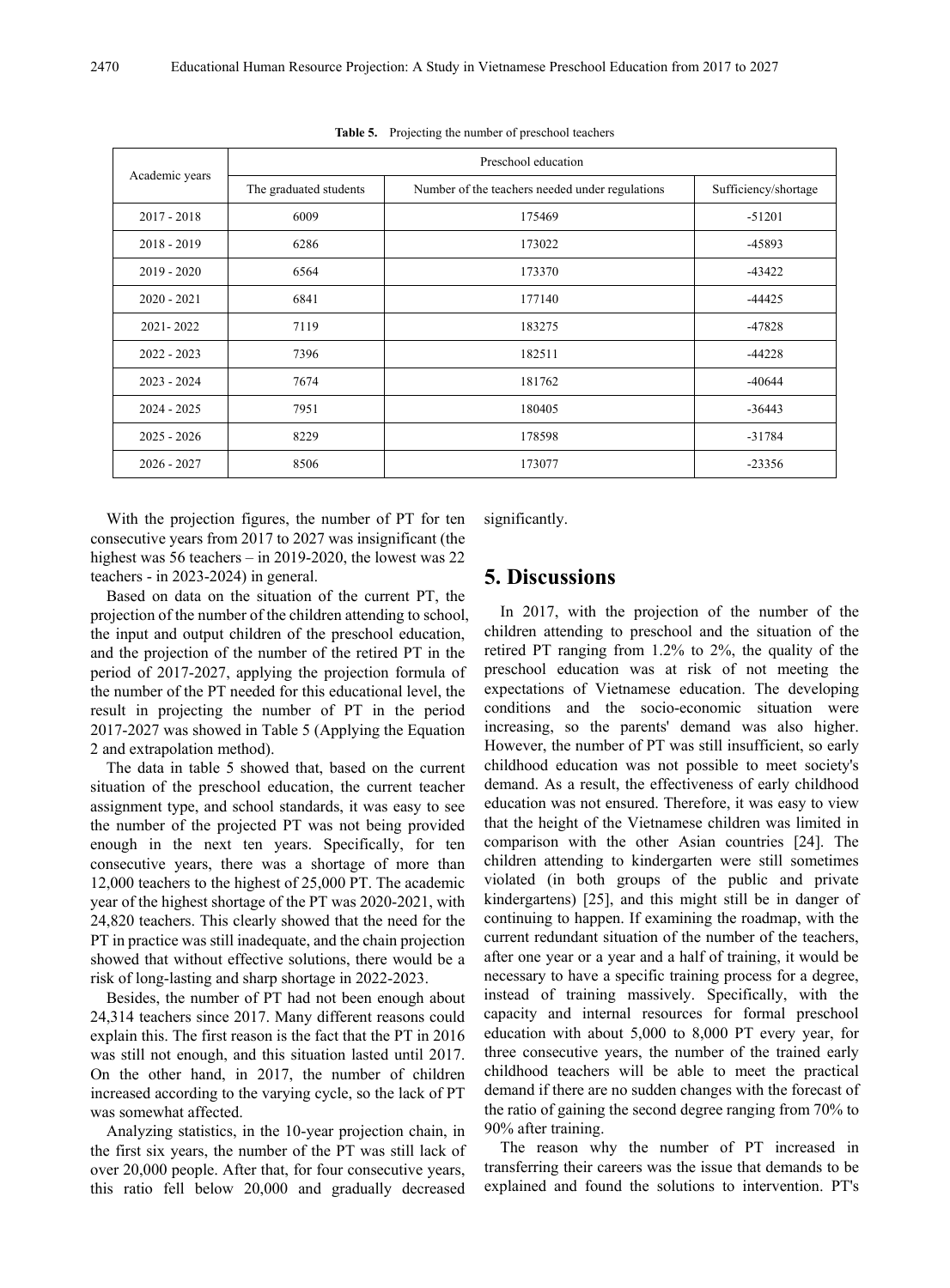work was severe and complicated [26-28]. Their best effort for the careers, their investment in the professional skills of almost all the Vietnamese PT were under the expectation of excellent achievements to motivate them [29-30]. In reality, the policies and working conditions for the PT were lower than the other education levels [31]. This was one of the causes affecting the general situation that the number of PT tended to decrease as the reflected result.

With the results of the number of undergraduate student input and output in preschool education, it was found that the sharp fluctuations in the number of student output could be a consequence of the biological population increase in the previous years, increasing the number of school-age children. Therefore, the need for schools and the new teachers also increased suddenly, especially the children of the preschool age. However, it was also the reason that it was impossible to measure all the real and unreal demand, which made an absolute difference in the forecast of the number of school-age children. As a result, the identification of the enrollment criteria for admission, as well as the output training, was exceeded. This led to the redundancy of PT. Therefore, it is forced to reduce enrollment and training in the following years.

In 2021-2022, a large number of children attending preschool could lead to a shortage of teachers. This showed that the multidimensional survey on many criteria of the geographic areas gathering the number of the children attending kindergarten/preschool or the development of the children attending school in the industrial parks and the manufacturing zones is starting to happen in Vietnam in the past years [32-33]. Along with the gender bases [34], it was necessary to mobilize assistance of the educational forces in managing and coordinating the allocation of human resources as well as investing in infrastructure expansion to meet the demand of the preschool education and the number of the preschool children attending to school in practice.

In a 5-year frame, the percentage of the investigated PT increased or decreased erratically, but the increasing trend was more than the ratio of the retired teachers. Moreover, when comparing this rate to the rate of children attending school in this 5-year frame, the number of children decreased significantly. So, the situation of the PT recruitment was the problem with the following directions: Firstly, this recruitment was not based on the actual demand in practice; Secondly, the data on the situation of the PT and human resource development in education was not effectively exploited as the basis; Thirdly, the PT recruitment has not been based on the relevant conditions. Indeed, the national data could have a general effect, and the risk that the recruitment could be appropriate for some provinces was the obligatory option. However, it was not the reason that its influence dominated nationally. It could be concluded that the issue of the PT increasement or additional recruitment had not been established on specific bases, and this responsibility necessarily needed to be

addressed based on the education sector's functions and tasks in the future.

With the results in the individual components of the PT projection, it was discovered that the Vietnamese EP needed to ensure. Firstly, the rate of undergraduate preschool education students' employment after graduation. Secondly, the rate of the PT continuing to follow their jobs after one year, five years. Thirdly, the proportion of the private childcare groups established. Fourthly, the number of independent childcare groups (it is not possible to follow the number of children/teachers). Indeed, in recent years, the number of non-public and private preschools has developed actively in Vietnam [35]. It could be said that the number of independent and private childcare institutions was much higher than that of public kindergarten ones [36]. This affected the reallocation of the today PT workforce because the non-public and private kindergartens paid the teachers a higher salary than the public ones. The working conditions and environment were much more invested, which led to attracting more teachers [37], this also raised many ethical issues [38], as well as the legal aspect [39].

Finally, with the results in terms of the PT's training in the period 2017 - 2027, it was found that the number of PT through the years decreased significantly. From the above data, there were two parallel options to consider: increasing the PT training targets or at least keeping stable the preschool education targets in the frequent targets of the pedagogical universities and colleges. Alternatively, the second option was that developing the internal resources in the preschool education sector as well as the education sector.

# **6. Conclusions**

After analyzing the collected data, it could be concluded that: Firstly, at the preschool level, the number of the working teachers tended to increase gradually throughout each academic year and tended to increase more than the percentage of the retired teachers and the teachers who transferred their jobs. However, this slight increase could not guarantee a shortage of PT resources, but it ensured the number of preschool children attending school. This could be considered a quite positive change in Vietnam's education sector. Second, for ten consecutive years from 2017 to 2027, there would be a shortage of from more than 12,000 teachers to the highest of 25,000 teachers. The projected year, with the highest lack of preschool teachers, was the academic year 2020-2021 with 24,820 teachers. This clearly showed that the need for the PT, in reality, was still lacking, and the projection chain showed that without practical solutions, there would be a risk of acute and long-lasting shortage in 2022-2023. Thirdly, to ensure the sustainable development of education, it was necessary to give concern to the EP as a long-term strategy and vision,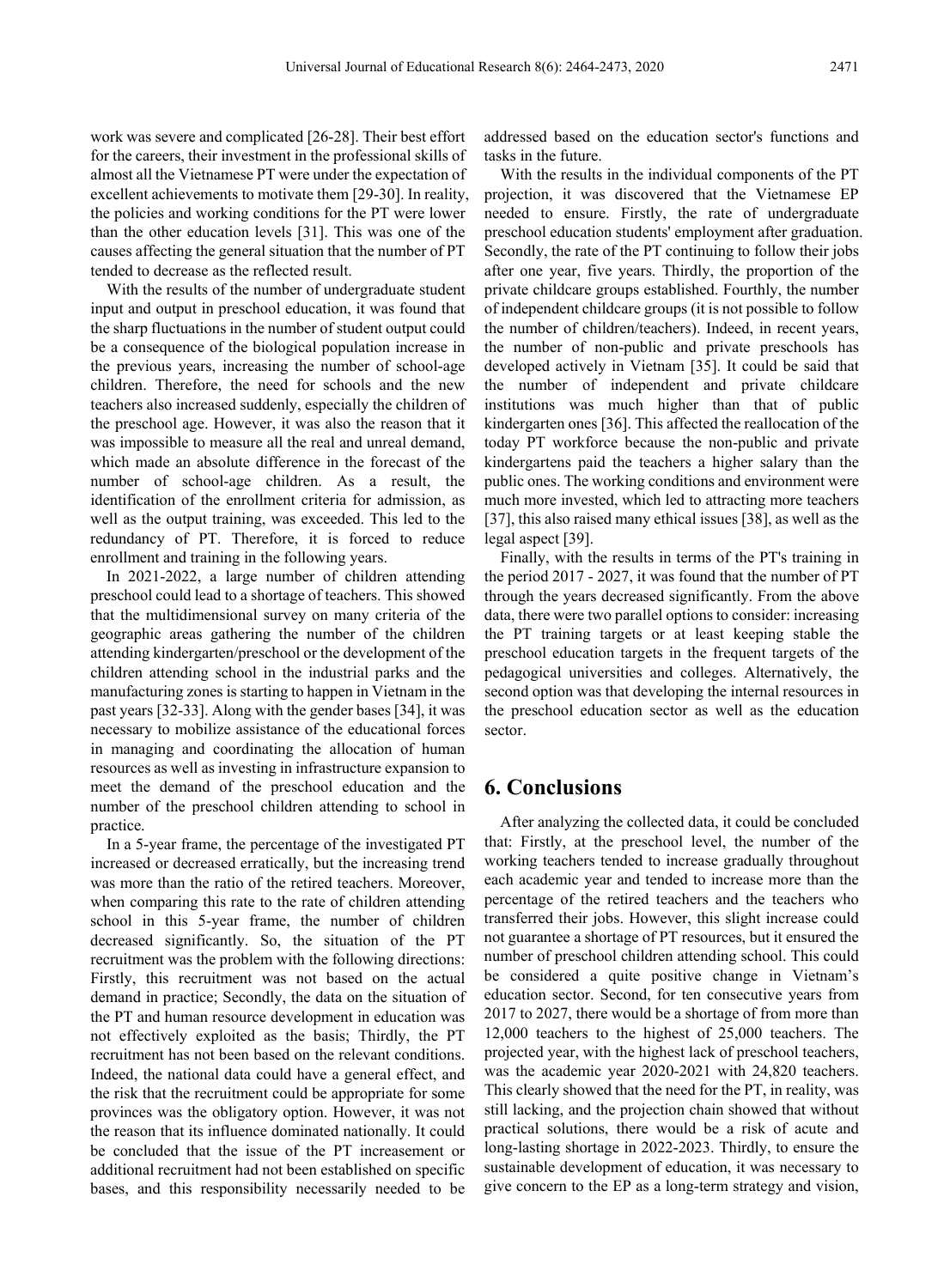in which the education of PT needed to ensure its quality at the first level of education in the national education system to establish the basis for developing education at higher levels. The results prove the feasibility of applying the extrapolation method to project the education for a country within ten years with absolute validity and reliability. Also, the combination of the extrapolation method with comparative data from national agencies and organizations on a country's population brings more excellent reliability, helping to reinforce this method. EP is the job that needs more attention, priority, and specific plans to ensure the steady educational development conditions, not only in Vietnam but also in other Asian countries with the same socio-cultural characteristics and education. The limit of the study is project under the standard conditions. Population variation (number of children attending school) is projected based on the differences in the Vietnamese geography and cultural birth conception. The variation in the number of PT is projected on the conditions of input output standards of pedagogical students, conditions of employment policy (career transfer, retirement) without considering other conditions such as leave of absence, deaths, strategic plans, and terminations. The researcher expects other studies on EP in Vietnam, as well as developing countries in Asia which will focus on this limit to develop and expand the research.

# **REFERENCES**

- [1] Ministry of Education and Training. (2012). *Chien luoc phat trien giao duc 2011 – 2020 (ban hanh kem theo Quyet dinh so 711/QD-TTg ngay 13 thang 6 nam 2012 cua Thu tuong Chinh phu)* [Education Development Strategy 2011-2020 (Issued together with Decision No. 711 / QD -TTg of June 13<sup>th</sup>, 2012 of the Prime Minister]. Hanoi, Vietnam: Government Publishing Service.
- [2] Broadfoot, P. (1996). *Education, assessment, and society: a sociological analysis* (Vol. 68). Buckingham: Open University Press.
- [3] Campbell, D. M., Melenyzer, B. J., Nettles, D. H., & Wyman Jr, R. M. (1999). Portfolio and performance assessment in teacher education. USA: Center for Teaching and Technology – Book Library.
- [4] Pecheone, R. L., & Chung, R. R. (2006). Evidence in teacher education: The performance assessment for California teachers (PACT). *Journal of Teacher Education*, 57(1), 22-36.
- [5] Do, C. (1984). *Du bao nhu cau can bo chuyen mon Viet Nam den nam* 2000 [forecast of demand for Vietnamese professional officials till 2000]. Vietnam: University and high school research institutes.
- [6] Barnett, W. S. et al. (2010). *The State of Preschool 2010: State Preschool Yearbook.* USA: National Institute for Early Education Research.
- [7] Blossfeld, H. P., Kulic, N., Skopek, J., & Triventi, M. (Eds.). (2017). *Childcare, early education and social inequality: An international perspective*. USA: Edward Elgar Publishing.
- [8] Friedman-Krauss, A. H., et al. (2018). *The State of Preschool 2017: State Preschool Yearbook.* USA: National Institute for Early Education Research.
- [9] Ministry of Education and Training. (2013b). *Quyet dinh 1215/QD/BGDDT ngay 4 thang 4 nam 2013 ban hanh Chuong trinh hanh dong cua nganh giao duc thuc hien chien luoc phat trien giao duc Viet Nam 2011 – 2020* [Decision 1215/QĐ /-BGDĐT April 4<sup>th</sup>, 2013 promulgating the Action Program of the education sector to implement the Vietnam Education Development Strategy 2011-2020]. Hanoi, Vietnam: Government Publishing Service.
- [10] Ministry of Education and Training. (2013a). *Chuong trinh hanh dong cua nganh giao duc thuc hien chien luoc phat trien giao dục Viet Nam 2011 – 2020* [The education sector's action program implements Vietnam's education development strategy 2011-2020]. Hanoi, Vietnam: Government Publishing Service.
- [11] Kc, S., Barakat, B., Goujon, A., Skirbekk, V., Sanderson, W., & Lutz, W. (2010). Projection of populations by level of educational attainment, age, and sex for 120 countries for 2005-2050. *Demographic Research,* 22, 383-472.
- [12] Lim, J. H., Kwon, O. S., Song, K. B., & Park, J. D. (2013, May). Short-term load forecasting for educational buildings with temperature correlation. In *4th International Conference on Power Engineering, Energy and Electrical Drives* (pp. 405-408). IEEE.
- [13] Markova, S. M., Sedhyh, E. P., & Tsyplakova, S. A. (2014). Upcoming trends of educational systems development in present-day conditions. *Life Science Journal*, 11(11s), 489-493.
- [14] McMeen, G. R. (1987). The role of forecasting in educational technology. *Educational Technology,* 27(3), 36-39.
- [15] Hudson, B., & Bruno, J. (1978). Educational Forecasting Methodologies: State of the Art, Trends, and Highlights.
- [16] Blaug, M. (1967). Approaches to educational planning. *The economic journal*, 262-287.
- [17] Weaver, W. T. (1971). The Delphi forecasting method. *The Phi Delta Kappan,* 52(5), 267-271.
- [18] Zahedi, F. (1990). A method for quantitative evaluation of expert systems. *European Journal of Operational Research,* 48(1), 136-147.
- [19] Makridakis, S., Andersen, A., Carbone, R., Fildes, R., Hibon, M., Lewandowski, R., ... & Winkler, R. (1982). The accuracy of extrapolation (time series) methods: Results of a forecasting competition. Journal of forecasting, 1(2), 111-153.
- [20] Chatfield, C. (1988). What is the 'best' method of forecasting? *Journal of Applied Statistics,* 15(1), 19-38.
- [21] Armstrong, J. S. (1984). Forecasting by extrapolation: Conclusions from 25 years of research. *Interfaces*, 14(6), 52-66.